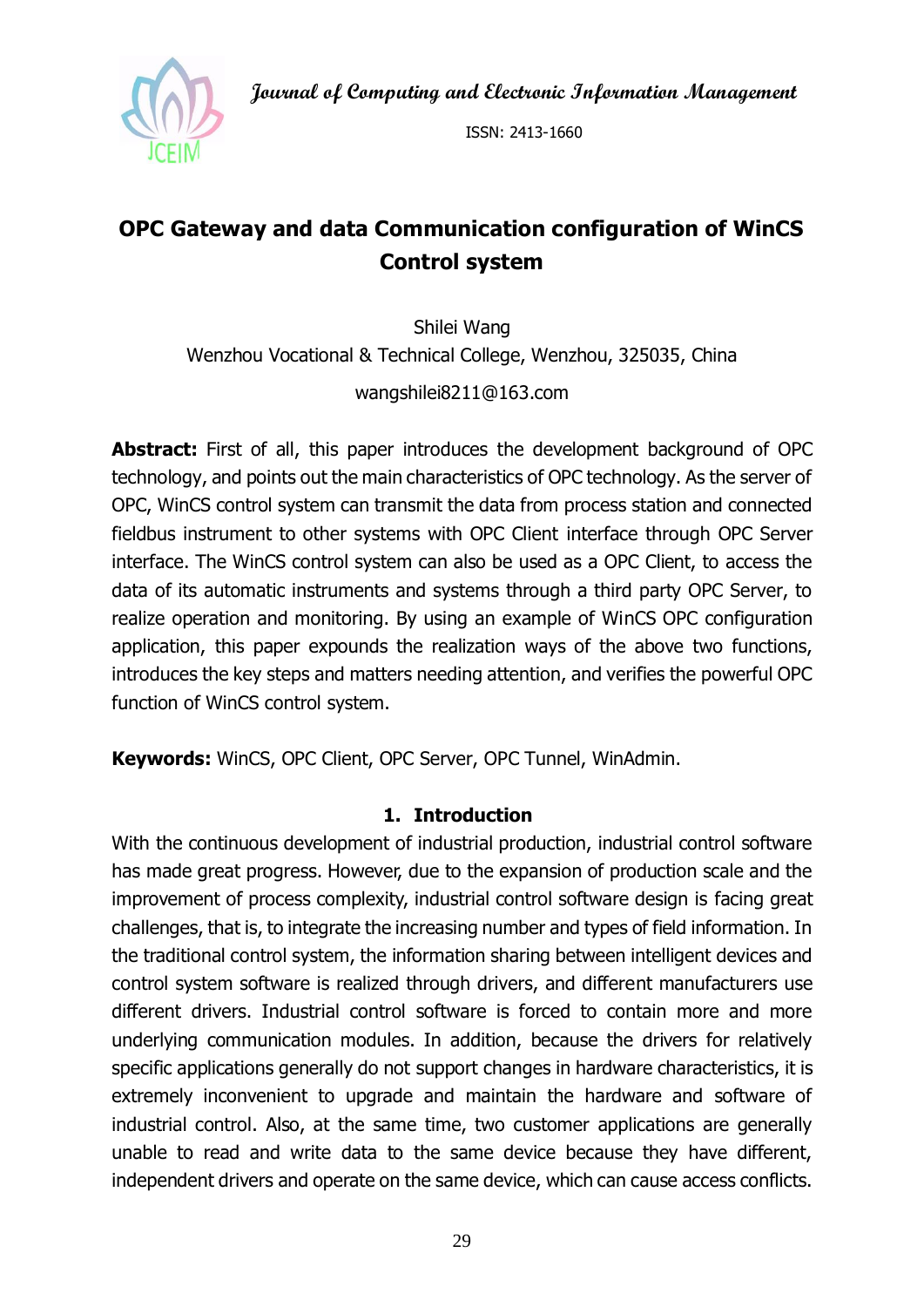Even caused the system to crash. The emergence of OPC technology has solved these problems very well.

OPC is the abbreviation of OLE for Process Control. It is the application of Microsoft's object linking and embedding technology in process control. OPC is based on OLE/COM/DCOM technology and adopts client / server mode, which provides a unified standard for the object-oriented development of industrial automation software. This standard defines how to exchange automated real-time data between PC-based clients using the Microsoft operating system. After adopting this standard, hardware developers will replace software developers to develop unified OPC interface programs for their hardware products, and software developers will be exempted from the work of developing drivers and give full play to their strengths. Put more energy into the development of its core products. This not only avoids the repeatability of development, but also improves the openness and interoperability of the system.

## **2. OPC function in WinCS system**

The intelligent circuit breaker monitoring system is constructed by using the OPC function of WinCS control system. As shown in Fig 1, data from the process station and fieldbus instrumentation in the WinCS system can be transferred through the OPC server to other systems where the OPC client is configured. Then the collected data is displayed on the screen through WinConfig or WinHMI on the OPC client.



# 2.1 OPC Client

WinConfig enables lists of variables from other OPC servers to be read and imported. The imported data can be used to configure graphical displays, trends, and logs. During the debugging phase, imported variables can be displayed in the value window and in the trend window in exactly the same way as variables from the process station. WinCS as a OPC client is shown in Fig 2. By using the WinHMI OPC client feature, variables from other systems can be read from their OPC servers. Once the variables required for graphical objects, trends, or logs called in WinHMI come from a remote OPC server,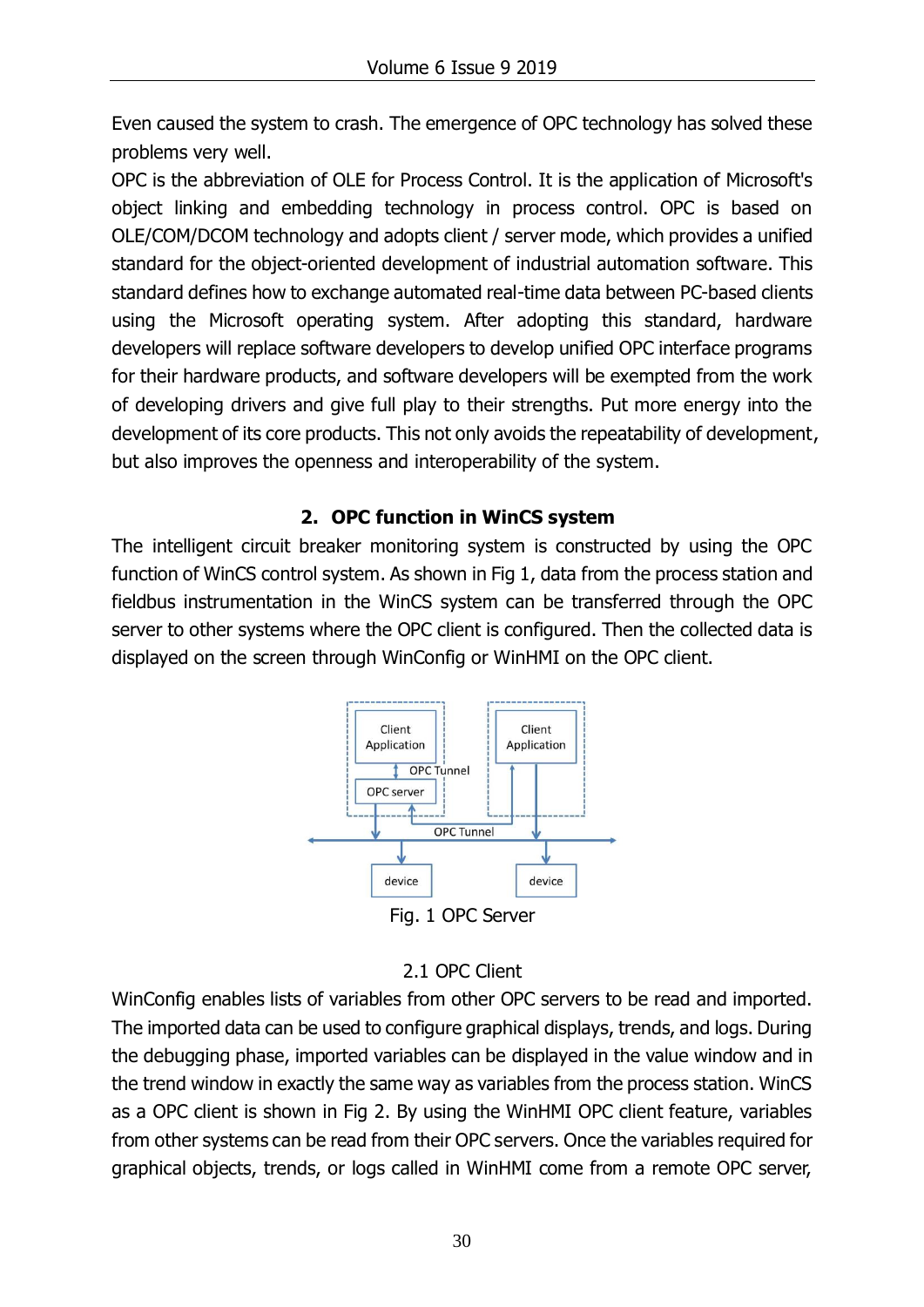OPC Client integrated in WinHMI can retrieve and recover these variables in groups from an external OPC Server.



Fig. 2 External OPC Server

### 2.2 OPC Server

The WinCS as a OPC Server is shown in Fig 3. Through the OPC server gateway, the data in the WinConfig can be used in other systems, such as some visualization software, such as MCGS, Operate IT, Plant Connect, InTouch, iFix, etc., can access the data through the WinCS system process station and field equipment instruments.

The OPC server can be installed on any personal computer, and a gateway of type OPC needs to be established in the WinConfig project tree. During debugging, the remote signal can be downloaded to the gateway station. Therefore, the OPC function of WinCS is compatible with Windows, with OPC function, which can access data from process stations and field devices.



Fig.3 WinOPC Server

# **3. WinConfig configuration application**

3.1 Establishment of OPC Gateway

In order to make the data in the lower computer WinConfig project can be collected by the host computer, the gateway must be set in the lower computer WinConfig project. Only by adding the gateway resource in the project tree can we determine which variables and tags can be sent through the gateway. Create a new gateway station DG-S resource under the project tree Software, and select "WinOPC- Gateway" for the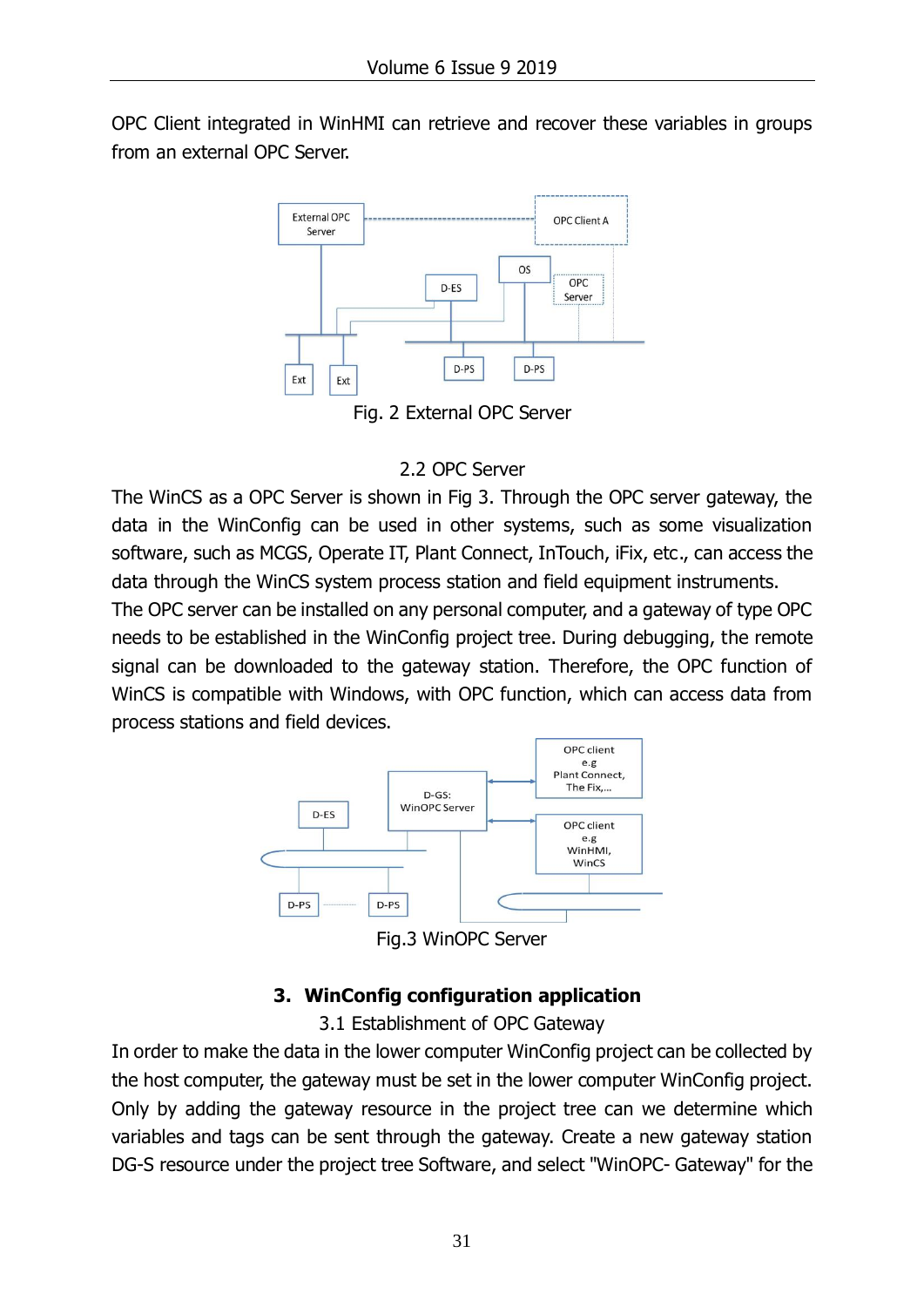gateway type. In the hardware architecture, a gateway must be inserted at the control level and specified in the OPC gateway resource in the project tree. As shown in Fig 4, OPC read and write permissions are set on variables in the tag list.



3.2 OPC gateway test

The new resource ID in the WinOPC server option of WinAdmin is written to ID:31. As shown in Fig 5, open Configurator, and enter the fixed name WinOPCserver.31 in the ServerName of the DA line. The resource ID:31 must be the value set in the WinAdmin.

| ABB OPC Tunnel Configurator |                    |                           | × |
|-----------------------------|--------------------|---------------------------|---|
| <b>Tunnel Port:</b>         | 9950               | 9960<br><b>HTTP Port:</b> |   |
| -Server<br>Type             | <b>Item Prefix</b> | <b>Server Name</b>        |   |
| <b>DA</b>                   | OPC_1              | WinOPCServer.31.1         |   |
| <b>AE</b>                   |                    |                           |   |
|                             |                    |                           |   |
|                             |                    | 0K<br>Cancel              |   |

#### Fig.5 OPC Tunnel Configurator

The OPC gateway is debugged with the virtual simulation controller OPC Quick Client, OPC quick client address of 127.0.0.1, the WinConfig engineering configuration of the lower computer is turned on for network configuration, and the OPC gateway IP setting is consistent with the virtual simulation controller address, ID:31. When OPC Server, OPC Server is turned on, it is displayed in the taskbar.

WinConfig enters online mode and loads the PS, before loading the OPC (GWY) to open the OPC quick client. Select the Win OPC Server.31.1, on the local host to select the variables M102H, M102\_Hz and other variable points to be tested, Add Leaves to add variables after the, OPC Client and wincs variable connection is established. At this time, the starting motor observes the changes of the collected data, as shown in Fig 6, indicating that the OPC gateway is set correctly.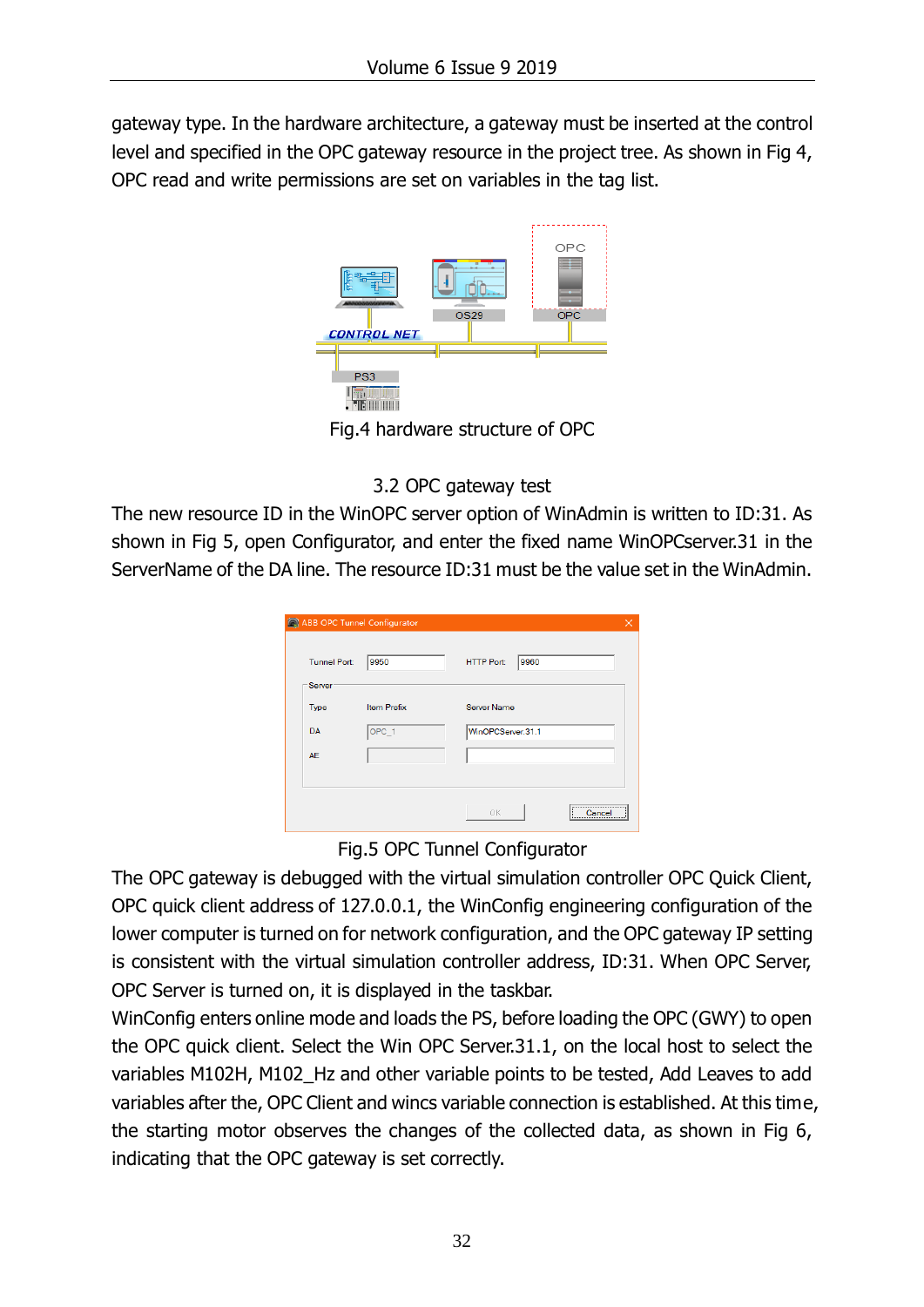| <b>File</b>                   | Edit View Tools Help  |                 |           |       |               |
|-------------------------------|-----------------------|-----------------|-----------|-------|---------------|
|                               | D B B   K Y Y Y H B X |                 |           |       |               |
| □ :ni \OS26\WinOPCServer.31.1 |                       | Item ID         | Data Type | Value | Timestamp     |
| <b>Sopra</b>                  |                       | <b>IM102_H</b>  | Float     | 0.02  | 13:29:22:323  |
|                               |                       | <b>CM102_Hz</b> | Float     | 49.99 | 13:29:19:323  |
|                               |                       | <b>■M102 KW</b> | Float     | 2.6   | 13:29:26:323  |
|                               |                       | <b>■M102 Ua</b> | Float     | 396   | 13:29:23:323  |
|                               |                       | <b>M102_Ub</b>  | Float     | 390   | 13:29:26:323  |
|                               |                       | <b>M102_Uc</b>  | Float     | 398   | 13:29:25:323  |
|                               |                       | $\leftarrow$    | Ш         |       |               |
| Date                          | Time                  | Event           |           |       |               |
| 2019/4/4                      | 13:27:50              | Connected to se |           |       |               |
| 0.2019/4/4                    | 13:27:55              | Added group 'o  |           |       |               |
| 2019/4/4                      | 13:28:37              | Added 6 items t |           |       |               |
| Ready                         |                       |                 |           |       | Item Count: 6 |

Fig.6 OPC virtual simulation

#### **4. OPC data access**

During the WinConfig configuration process, the list of variables from the OPC gateway of the lower computer can be read through the OPC server of the upper computer. Select the variables that will be displayed and recorded in WinHMI from a list, and enter the WinConfig variable label list, which can be used in graphical display and trend display. Create a new OPC server in the host computer engineering configuration project tree, as shown in Fig 7, set the host computer IP address and port number of OPC Tunnel, open the WinOPC rule mode dialog box, and select Winmation Control System.

| Name:                           | OPCL                           | OK                |  |
|---------------------------------|--------------------------------|-------------------|--|
| Short text:                     |                                | Cancel            |  |
| Version:<br>2019/09/23 10:16:46 |                                | Drawing header    |  |
| OPC server:                     |                                | Drawing footer    |  |
|                                 | (Legacy address of OPC Server) | Alarm mapping     |  |
|                                 |                                | Configure Pattern |  |
| Location<br>Computer:           | 2010/12/2011                   |                   |  |

Fig.7 OPC server establishment

After the host computer and the lower computer have added the OPC gateway and the OPC server, and the OPC Tunnel is 31, open OPC Server, and turn on OPC Tunnel to use the data of the external OPC Server connected to these resources on the WinHMI. WinConfig needs to first use Advanced Configurator to collect external data and then use the OPC project list to browse and import external OPC data and set variables for that data to import into the variable list of the WinConfig project. Back in WinConfig configuration mode, click the OPC tab list under the system options to open the OPC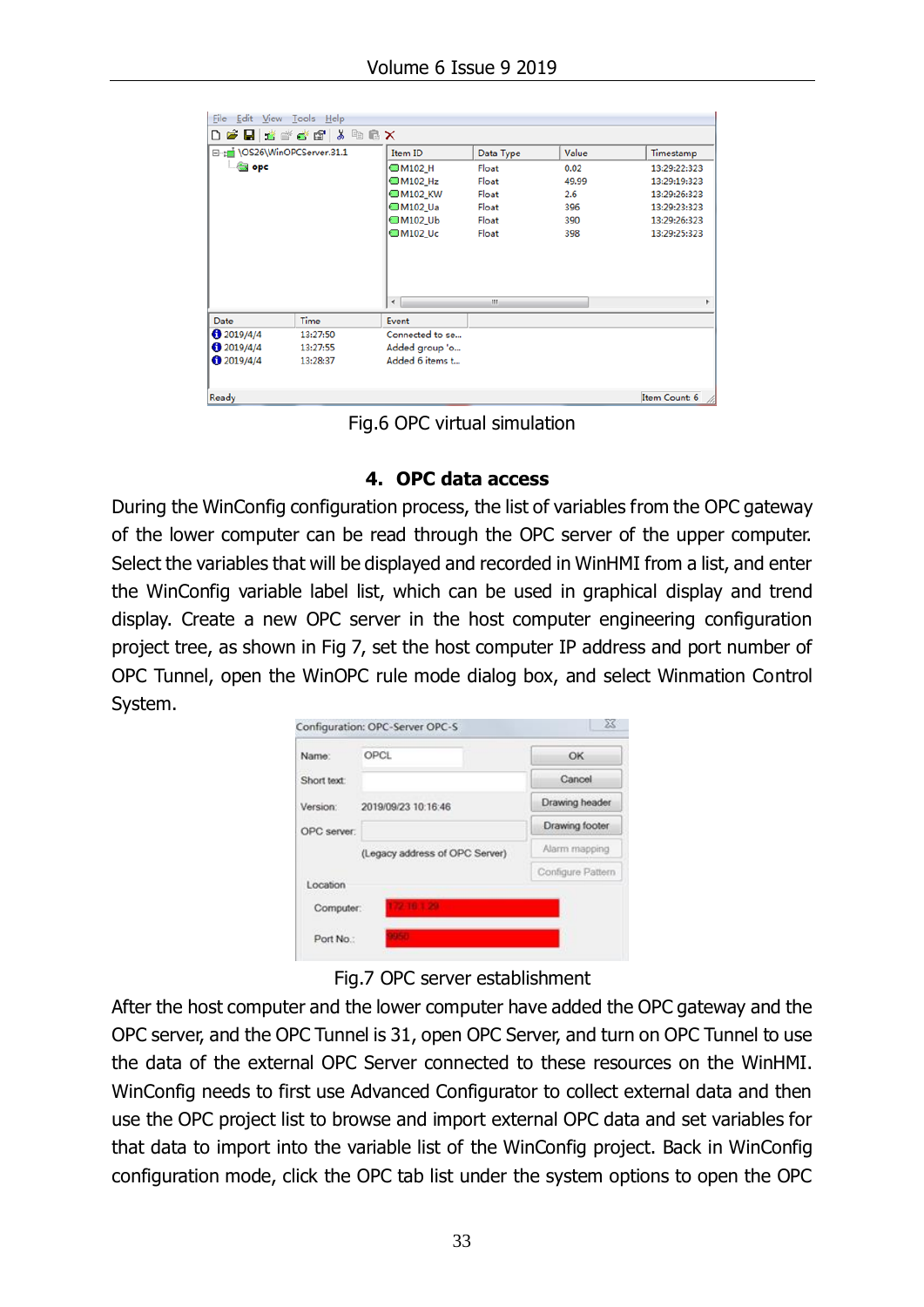data item window as shown in Fig 8. The OPC server window connects to the external OPC Server, specified by the OPC-S object by "selecting the OPC Server, server" After browsing the data items in it, select the variables that need to be imported into the WinCS control system, and after assigning and renaming the variables, import the variables into the list of variables in the WinConfig project.

The OPC variable newly imported into the variable list, select OPCL in the resource bar to view the variable, use the graphic display or trend to draw the upper computer screen, and use WinHMI to display the OPC variable online. These variables can be graphically displayed, trended, or recorded in the configuration operator station.

| <b>DA</b> Items |                                               |                           |                                                      |           |                          |  |               |                        |                  |           |        | <b>AE</b> Items         |    |
|-----------------|-----------------------------------------------|---------------------------|------------------------------------------------------|-----------|--------------------------|--|---------------|------------------------|------------------|-----------|--------|-------------------------|----|
| Server Na       | Item Name                                     |                           | <b>Access Right</b><br>Data Type<br>$\blacktriangle$ |           | Server Na                |  |               | <b>Item Prefix</b>     | <b>Item Name</b> | Condition |        |                         |    |
| <b>WOPC</b>     | OPC 1.PS6.ACS510 CUN0                         |                           | <b>REAL</b>                                          | <b>RW</b> | Ξ                        |  |               |                        |                  |           |        |                         |    |
| <b>WOPC</b>     | OPC 1.PS6.ACS510 DR0<br>OPC 1.PS6.ACS510 FRE0 |                           | <b>BOOL</b>                                          | <b>RW</b> |                          |  |               |                        |                  |           |        |                         |    |
| <b>WOPC</b>     |                                               |                           | <b>REAL</b>                                          | <b>RW</b> |                          |  |               |                        |                  |           |        |                         |    |
| <b>WOPC</b>     |                                               | OPC 1.PS6.ACS510_Power_G0 | <b>BOOL</b>                                          | <b>RW</b> | $\overline{\phantom{a}}$ |  |               |                        |                  |           |        |                         |    |
| $\rightarrow$   | m                                             |                           |                                                      |           |                          |  | ٠             |                        | m                |           |        |                         | Þ. |
| Filter          |                                               |                           |                                                      |           |                          |  |               |                        |                  |           |        |                         |    |
| Server Name:    | $\star$                                       |                           | Item Name:<br>$\star$                                |           |                          |  | Tag Name:     |                        |                  | $\star$   |        |                         |    |
| Data Type:      | ÷                                             |                           |                                                      |           |                          |  | Access Right: |                        |                  | $\star$   |        |                         |    |
| OK              | Apply                                         | <i><b>Inchronize</b></i>  | ate Tag Type                                         | antiate T | Instantiate              |  |               | <b>Assign Variable</b> | Help             |           | Cancel | <b>Update Item Pret</b> |    |

Fig.8 OPC Items

#### **5. Conclusion**

This paper first summarizes the basic knowledge of OPC and the OPC framework of WinCS, and introduces the configuration and use of OPC Server and OPC Client of WinCS control system, respectively. The WinCS control system provides both server and client functions of the OPC, allowing other control systems to access the data of the WinCS control system through the OPC interface. At the same time, the data of the third party system or equipment can be integrated into the WinCS control system through OPC technology. Then, through a specific example to illustrate how to make use of WinOPC Tunnel and OPC Quick Client do not need tedious DCOM settings, you can easily integrate the data variables in the OPC server.

#### **Acknowledgements**

This paper was financially supported by College-level Scientific Research Project of Wenzhou Vocational & Technical College in 2018, the project number:WZY2018002.

#### **References**

[1] Shilei Wang, Lingjiao Dong and Bimiao Wu, Intelligent electrical appliances and applications(Xidian University Press,2019), p95-104